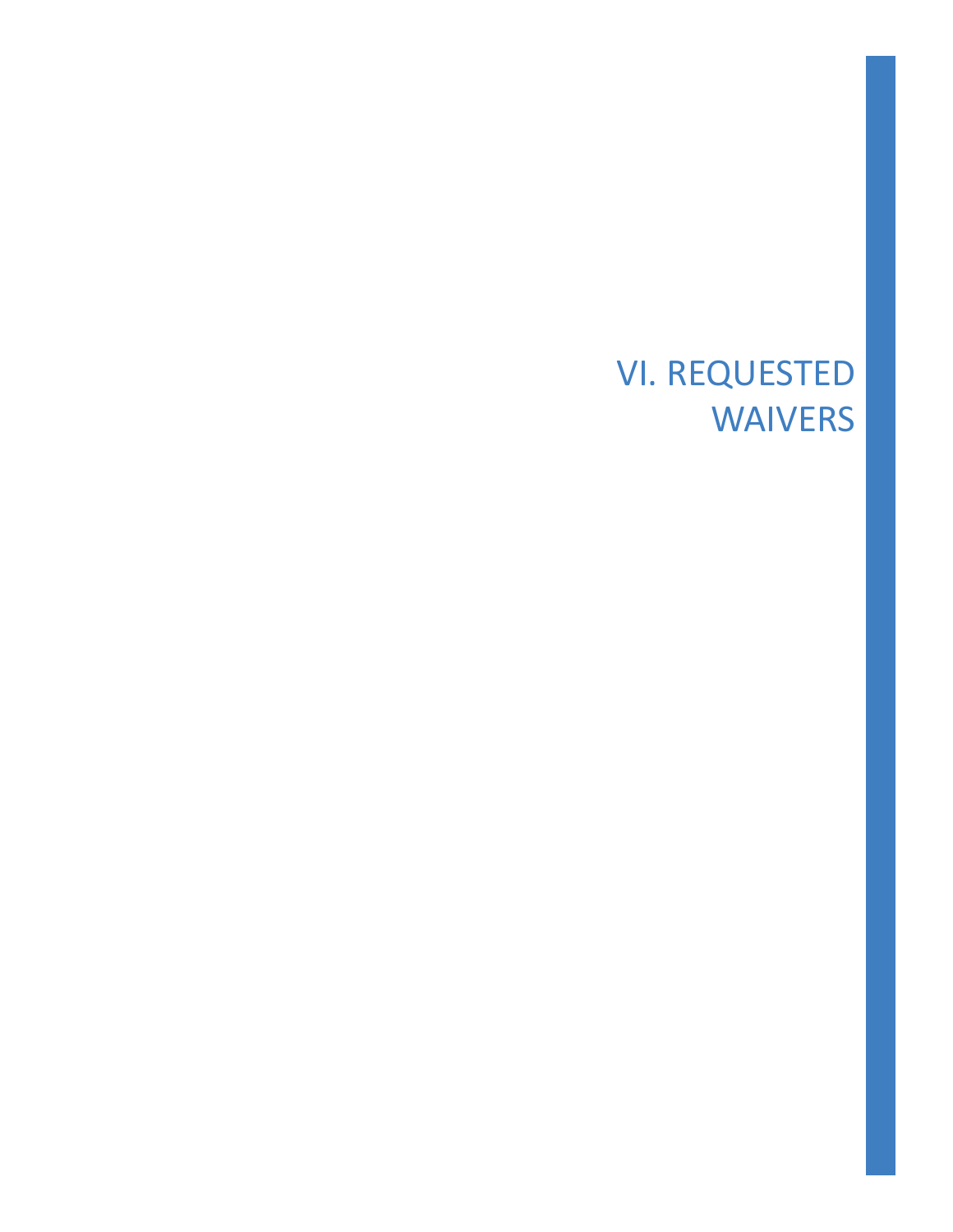## **TOWN OF WESTON COMPREHENSIVE PERMIT APPLICATION WAIVER LIST**

## **MODERA WESTON**

In accordance with 760 CMR 56.05(2)(h), a list of requested waivers to local requirements and regulations is provided herein. The Petitioner reserves the right to supplement this requested list of waivers based on modifications of the plans submitted with this Application.

**Zoning District**: Single Family Residence District A and Single Family Residence District B

**Overlay**: Wetlands Flood Plain Protection District A and Wetlands Flood Plain Protection District B

| <b>Weston Zoning By-Law</b>                                                       |                                                                                                                                                                                                                                                                                                                                                                                                                                                      |                                                                                                                                                                                                                                                                 |  |
|-----------------------------------------------------------------------------------|------------------------------------------------------------------------------------------------------------------------------------------------------------------------------------------------------------------------------------------------------------------------------------------------------------------------------------------------------------------------------------------------------------------------------------------------------|-----------------------------------------------------------------------------------------------------------------------------------------------------------------------------------------------------------------------------------------------------------------|--|
| <b>Zoning Bylaw</b><br><b>Section</b>                                             | <b>Requirements</b>                                                                                                                                                                                                                                                                                                                                                                                                                                  | Waiver                                                                                                                                                                                                                                                          |  |
| Uses<br>$\S V.B$                                                                  | Multifamily Dwellings are not<br>permitted in the Single Family<br>Residence District A or District B.                                                                                                                                                                                                                                                                                                                                               | Waiver requested to permit the<br>construction of a multifamily<br>apartment building with<br>approximately 180 residential<br>units, and accessory building<br>structures.                                                                                     |  |
| Wetlands and Flood<br><b>Plain Protection</b><br>District<br>$\oint V. G(2)$      | Prior to any construction requiring<br>utilities in the Wetlands and Flood<br>Plain Protection Districts A and B,<br>the Planning Board must determine<br>that all utilities are located,<br>protected and constructed as to<br>minimize or eliminate flood<br>damage and that methods of<br>disposal for sewage, refuse, and<br>other wastes and methods of<br>providing drainage are adequate to<br>reduce flood hazards and prevent<br>pollution. | Waiver from Planning Board<br>review requested; all Project<br>approvals required from the<br>Planning Board will be obtained<br>through the comprehensive<br>permit process and in<br>compliance with the<br><b>Massachusetts Wetlands</b><br>Protections Act. |  |
| Wetlands and Flood<br><b>Plain Protection</b><br>District<br>$\oint V \cdot G(l)$ | A Special Permit is required prior<br>to the erection or construction of a<br>structure in the Wetlands and Flood<br>Plain Protection District A.                                                                                                                                                                                                                                                                                                    | Waiver of Special Permit<br>requested.                                                                                                                                                                                                                          |  |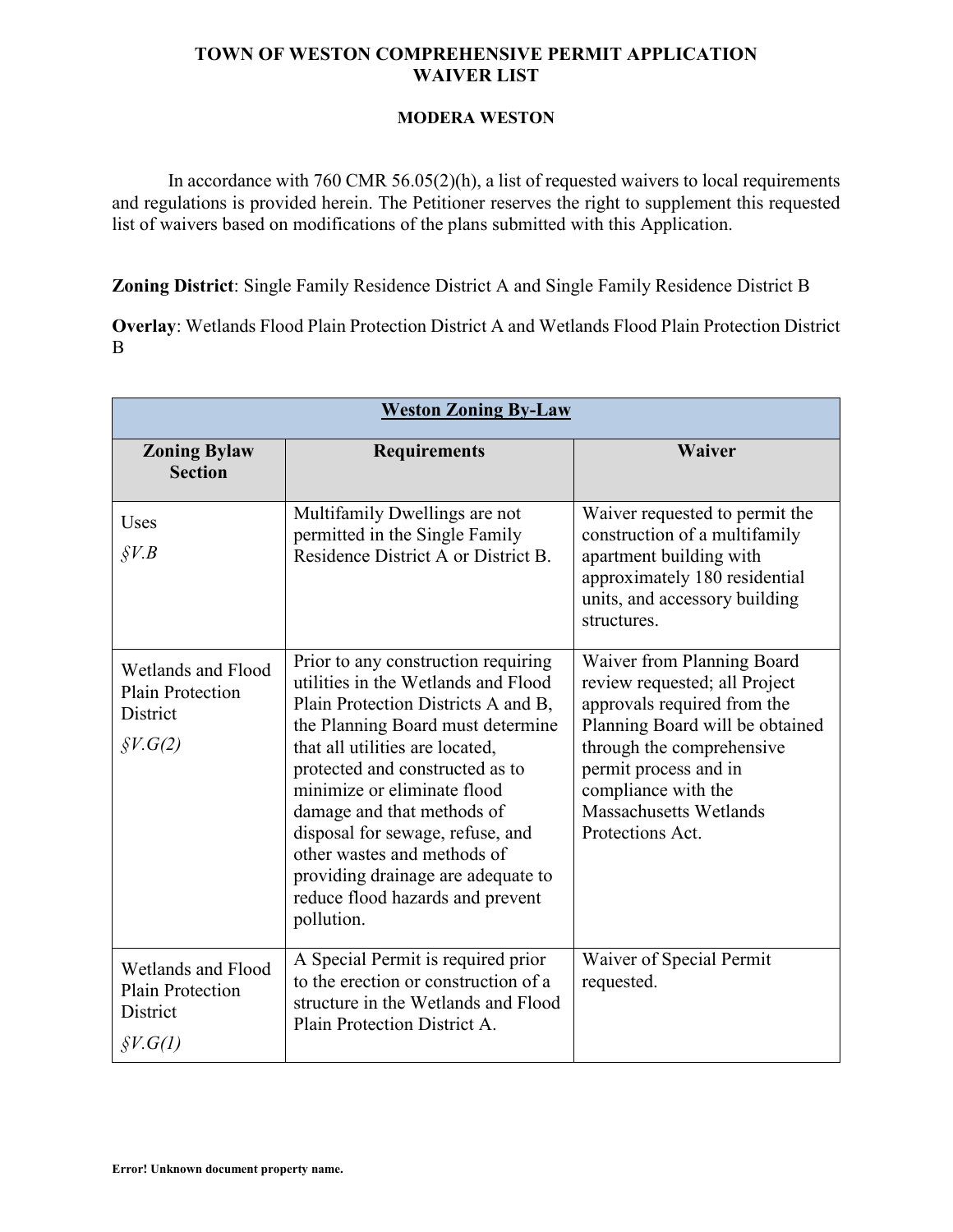| <b>Sign Regulations</b>        | General limitations on signage.      | Waiver requested to permit       |
|--------------------------------|--------------------------------------|----------------------------------|
|                                |                                      | typical signage associated with  |
| $\S VII.B$                     |                                      | multifamily development.         |
|                                |                                      |                                  |
| Parking                        | There must be two spaces for each    | Waiver requested to allow        |
|                                | Dwelling Unit.                       | approximately 1.7 spaces per     |
| $\frac{\delta VIII.A(i)}{}$    |                                      | Dwelling Unit.                   |
| Minimum Setback                | District A: 60 ft.                   | Waiver requested to allow 75 ft. |
| from Street Side               |                                      | setback from street side line.   |
| Line                           | District B: 50 ft.                   |                                  |
|                                |                                      |                                  |
| $\frac{\mathcal{S}VI.B(2)}{2}$ |                                      |                                  |
| Minimum Setback                | District A: 45 ft.                   | Waiver requested to allow 33.5   |
| from Lot Line                  |                                      | ft. setback from side lot line.  |
|                                | District B: 35 ft.                   |                                  |
| \$VI.B(2)                      |                                      |                                  |
| Height of Pitched              | 37 feet or 2.5 stories, whichever is | Waiver requested to allow        |
| Roofs                          | less                                 | building height of 56 ft. or 3   |
|                                |                                      | stories                          |
| \$V <sub>L</sub> (2)           |                                      |                                  |
| Maximum FAR                    | 0.10                                 | Waiver requested to allow FAR    |
|                                |                                      | of 0.14.                         |
| $$V\!I.F.3$$                   |                                      |                                  |

| <b>General Town By-Laws</b>                     |                                                                                                                                                                                                                                                                                                       |                                                                                                                                                                                  |  |
|-------------------------------------------------|-------------------------------------------------------------------------------------------------------------------------------------------------------------------------------------------------------------------------------------------------------------------------------------------------------|----------------------------------------------------------------------------------------------------------------------------------------------------------------------------------|--|
| <b>General Bylaw</b><br><b>Section</b>          | <b>Requirements</b>                                                                                                                                                                                                                                                                                   | Waiver                                                                                                                                                                           |  |
| <b>Material Removal</b><br>By-Law<br>Article XI | Removal of soil, loam, sand or gravel<br>from any Land not in public use is<br>prohibited, unless expressly allowed<br>by Section VI.I $(3)$ of the Zoning<br>Bylaw or authorized by a Special<br>Permit.                                                                                             | Waiver of Special Permit<br>required; the Project will<br>require removal of soil and<br>loam which is not allowed by<br>the Zoning Bylaw.                                       |  |
| Scenic Roads By-<br>Law<br>Article XXIII        | Any repair maintenance,<br>reconstruction or paving work to be<br>done within the Scenic Road<br>Boundary that involves (i) cutting<br>down or removing significant trees,<br>or (ii) tearing down, burial, relocation<br>or destruction of stone walls or<br>portions thereof requires prior written | Waiver from Planning Board<br>review requested; all Project<br>approvals required from the<br>Planning Board will be<br>obtained through the<br>comprehensive permit<br>process. |  |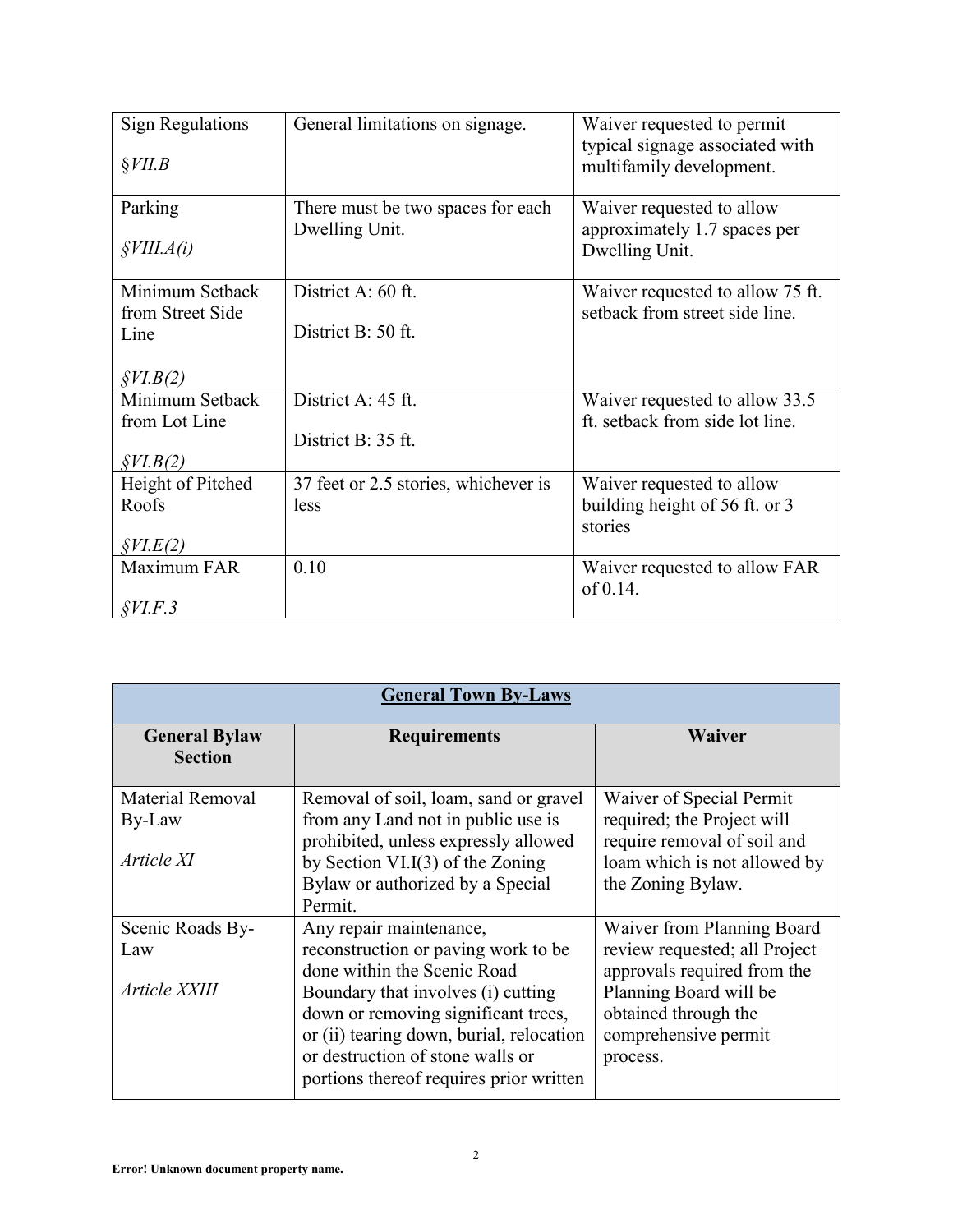|                                                                                                                      | approval of the Planning Board after<br>a public hearing.                                                                                                                                                                                                                                                                                      |                                                                                                                                                                                  |
|----------------------------------------------------------------------------------------------------------------------|------------------------------------------------------------------------------------------------------------------------------------------------------------------------------------------------------------------------------------------------------------------------------------------------------------------------------------------------|----------------------------------------------------------------------------------------------------------------------------------------------------------------------------------|
| Stormwater and<br><b>Erosion Control</b><br>(Article XXVII)<br>and<br>Stormwater &<br>Erosion Control<br>Regulations | If the Project requires Site Plan<br>Approval, Definitive Subdivision or a<br>Special Permit from the Planning<br>Board, stormwater review will be<br>completed as part of the Planning<br>Board process.<br>A Major Permit is required for any<br>land disturbance, exceeding an area<br>of 5,000- SF or more than 20% of a<br>parcel or lot. | Waiver from Planning Board<br>review requested: all Project<br>approvals required from the<br>Planning Board will be<br>obtained through the<br>comprehensive permit<br>process. |
| <b>Demolition Delay</b><br>Article XXVI                                                                              | Requirement for demolition delay, to<br>the extent applicable.                                                                                                                                                                                                                                                                                 | Waiver from demolition<br>delay, to the extent<br>applicable, requested; all<br>Project approvals will be<br>obtained through the<br>comprehensive permit<br>process.            |

| <b>Other Waivers</b>                           |                                                                                                                                                                          |                                                                                                                                                                   |
|------------------------------------------------|--------------------------------------------------------------------------------------------------------------------------------------------------------------------------|-------------------------------------------------------------------------------------------------------------------------------------------------------------------|
| <b>Rules and</b><br><b>Regulations</b>         | <b>Requirements</b>                                                                                                                                                      | Waiver                                                                                                                                                            |
| Site Plan Approval<br>Rules and<br>Regulations | Requirement for Site Plan Approval,<br>to the extent applicable.                                                                                                         | All Project approvals will be<br>obtained through the<br>comprehensive permit<br>process.                                                                         |
| Board of Health<br>Regulations                 | The requirements to comply with the<br>local Board of Health Regulations for<br>Sewage Disposal Systems.                                                                 | The Project will comply with<br>the Massachusetts<br>Department of Environmental<br>Protection guidelines.                                                        |
| Tree Removal Policy<br>for Landowners          | Landowners must obtain prior<br>permission from the Conservation<br>Commission prior to any tree or<br>brush removal or trimming,<br>vegetation removal or cutting, lawn | All Project approvals required<br>from the Planning Board will<br>be obtained through the<br>comprehensive permit<br>process; the Project will<br>comply with the |